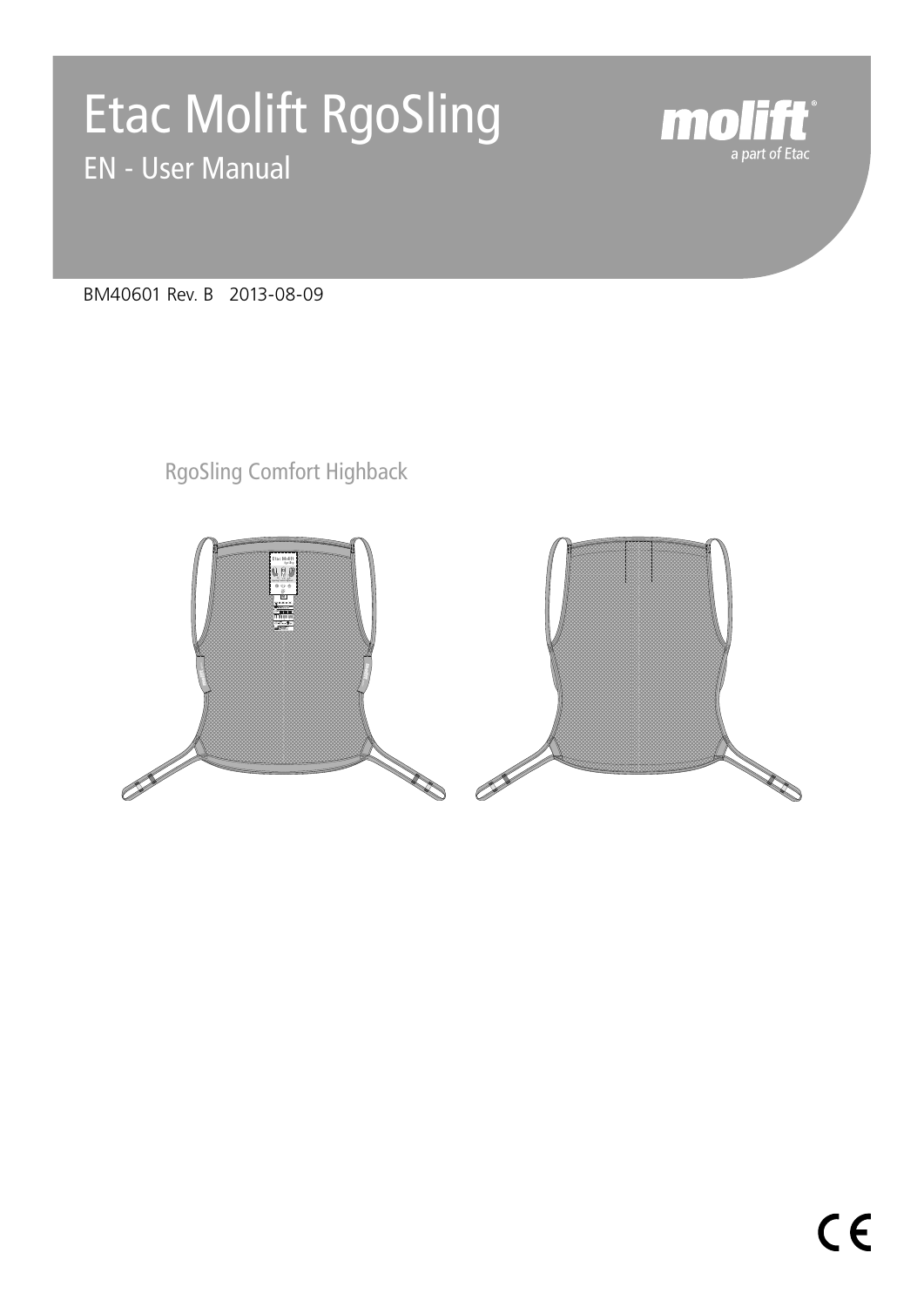# English manual

#### **Content**

| Etac Molift RgoSling Comfort HighBack4 |  |
|----------------------------------------|--|
|                                        |  |
|                                        |  |
|                                        |  |
|                                        |  |
| Sling adjustment and checkpoints8      |  |
|                                        |  |
|                                        |  |
|                                        |  |
|                                        |  |

#### General

Thank you for choosing a sling from Molift by Etac.

The manual must be read thoroughly to avoid injuries or damage when handling and using the product.

In this manual the user is the person being lifted. The assistant is the person operating the sling.

.

This symbol appears in the manual together with text. It indicates a need for caution when the safety of the user or assistant may be at risk

Etac continuously makes improvements to the products. We therefore reserve the right to modify the products without prior notice.

We cannot be held responsible for any printing errors or omissions.

#### Test and Warranty

 $\zeta$   $\zeta$  this product is CE-marked.

Etac Molift slings are tested by accredited test institutes and comply with the standards outlined in the Medical Devices Directive for Class 1 products (MDD 93/42/EEC). The slings fulfil the requirements specified in the EN ISO 10535 standard.

Warranty: Two years for material and manufacturing defects with correct use.

*- -*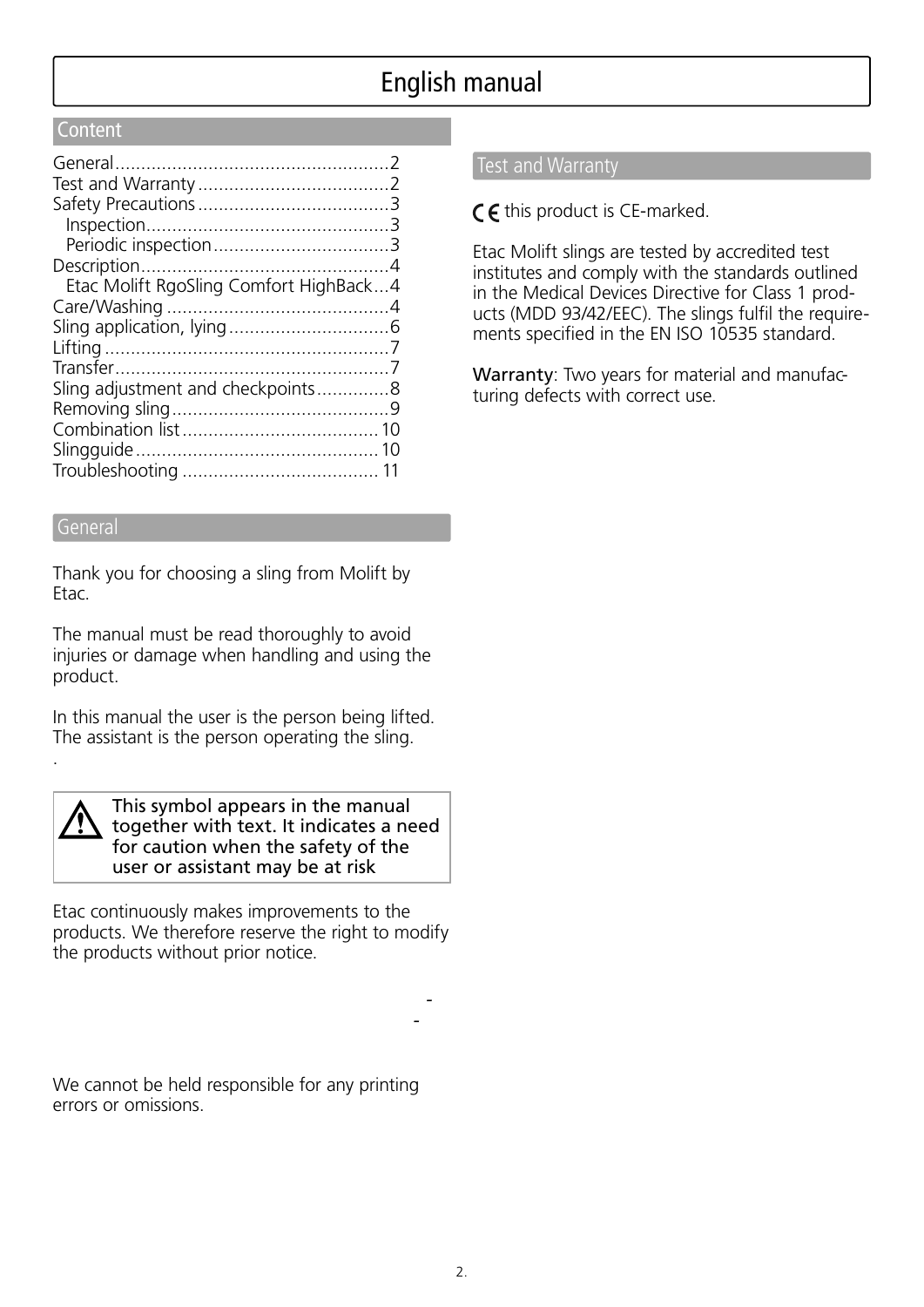#### To be aware of



The manual for both lift and sling must be read thoroughly before use to avoid injury when handling and using the product.

It is important that the sling has been tested with the individual user and for the intended lifting situation. Make a decision on whether one or more assistants are required.

Plan the lifting operation in advance to ensure that it is as safe and smooth as possible. Remember to work ergonomically.

Assess the risks and take notes. You as a carer are responsible for the safety of the user.



Never lift a user higher from the starting point than what is necessary to carry out a lift. Never leave the user unattended in a lifting situation

# Always check

- that the user has the required ability for the sling in question
- that the model, size and material are suitable
- that the sling is suitable for the lift/ suspension to be used.
- It is important to check that the strap loops are correctly attached to the suspension hooks before lifting the user.
- Make sure wheels on the wheelchair, bed or bunk are locked when necessary during the transfer process.

#### Inspection

The sling must be inspected regularly, preferably prior to each lifting operation but especially after it has been washed.

• Check to ensure that there is no wear or damage to seams, fabric, straps and loops.

Never use a faulty or damaged sling as it can break and cause personal injury. Destroy and discard damaged and old slings



The sling should not be stored in direct sunlight.

## Periodic inspection

Periodic inspection must be carried out at least every 6 months. More regular inspection may be required if the sling is used or washed more often than is normal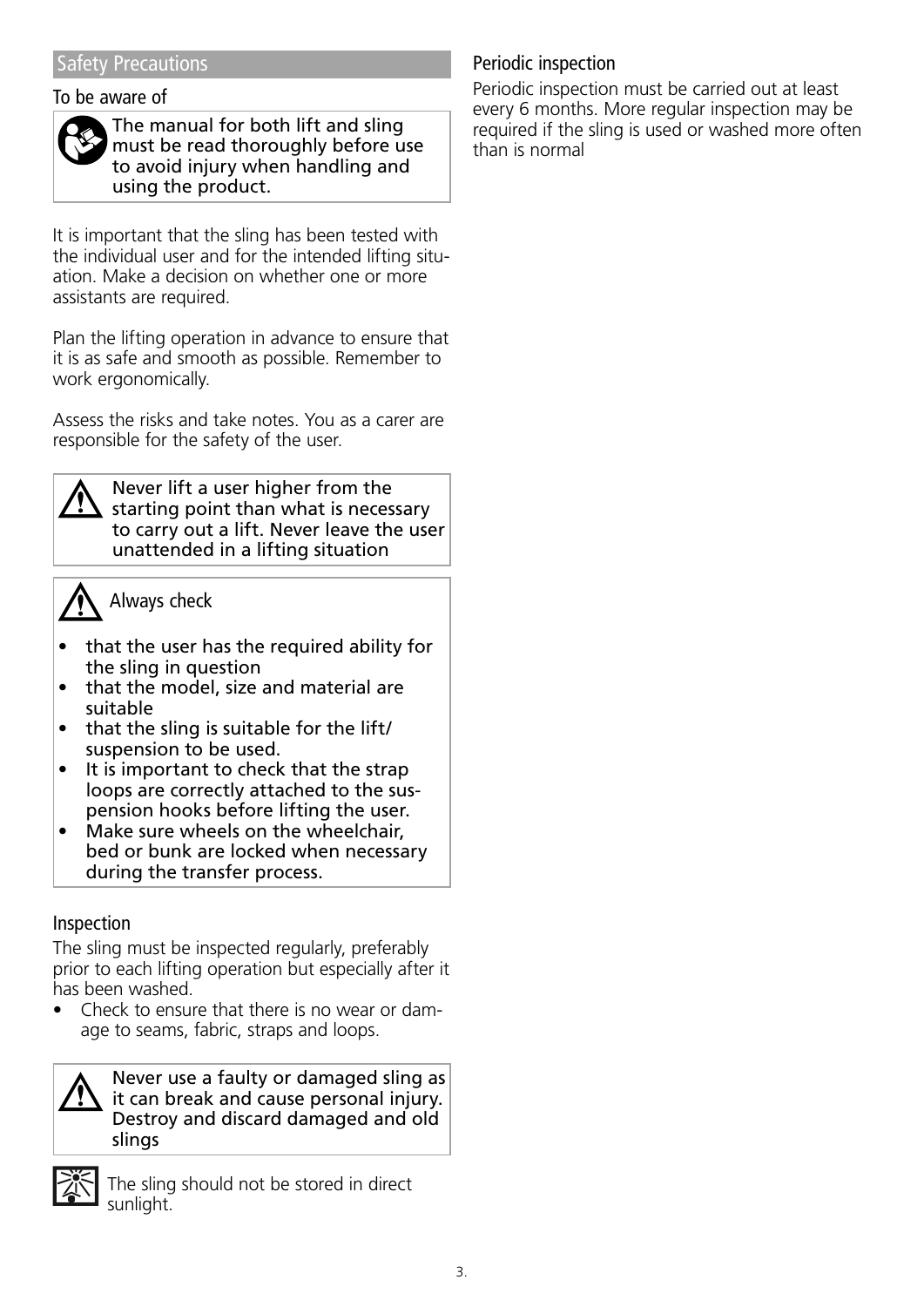#### **Description**

Etac Molift supplies a wide selection of slings for different types of transfers. The Molift RgoSling is designed to distribute even weight and pressure to make it as comfortable as possible.

The sling's upper suspension straps are slidable allowing the sling to find an even balance during the entire transfer. This provides the user with great comfort and a pleasant lift

There is a guide handle to help position users in the correct sitting position and it is used only when users are in lifting mode.

The Molift RgoSling is developed to be combined with a 4-point suspension but the sling also works with a 2-point suspension. See the combination list for the correct sling and suspension combination.

The Molift RgoSling Comfort Highback is available in sizes  $S - L$ , in polyester mesh.

#### Molift RgoSling Comfort HighBack

Is an unpadded sling that shapes itself to the body. The sling is intended to remain beneath the user after the lift and the move have been completed. It is made from a polyester mesh material that allows body moisture and heat to pass through. The sling can only be applied with the user in lying position. The arms is placed inside the sling, and the sling provides a comfortable seating position with full support for head and body.

The product has an expected service life of 1 to 5 years under normal use. The service life of the product varies depending on usage frequency, materials, loads and how often it is washed.

- A1. Product label
- A2. (01) EAN-code xxxxxxxxxxxxxx (21) Serial number xxxxxxxx
- A3. QR-code
- A4. Label: Periodic inspection
- A5. Label: User name
- A6. Upper strap loops
- A7. Guide handle, side
- A8. Lower strap loops
- A9. Symbol: Read the manual before use
- A10. Symbol: Max. user weight
- A11. Symbol: This side of the product is turned upward and outward
- A12. Symbol: Fold out for more information

#### Care/Washing

Read the care instructions on the product.

- 1. Water washable slings can be washed at temperatures ranging from 60 to 85º C degrees.
- $\mathbf{f}$

#### *Washing at higher temperatures wears out the material faster.*

- 2. Tumble drying, max 45º C. Can be autoclaved at 85º C for 30 minutes
- 3. Do not dryclean.<br>4. Do not bleach.
- Do not bleach.
- 5. Do not iron.

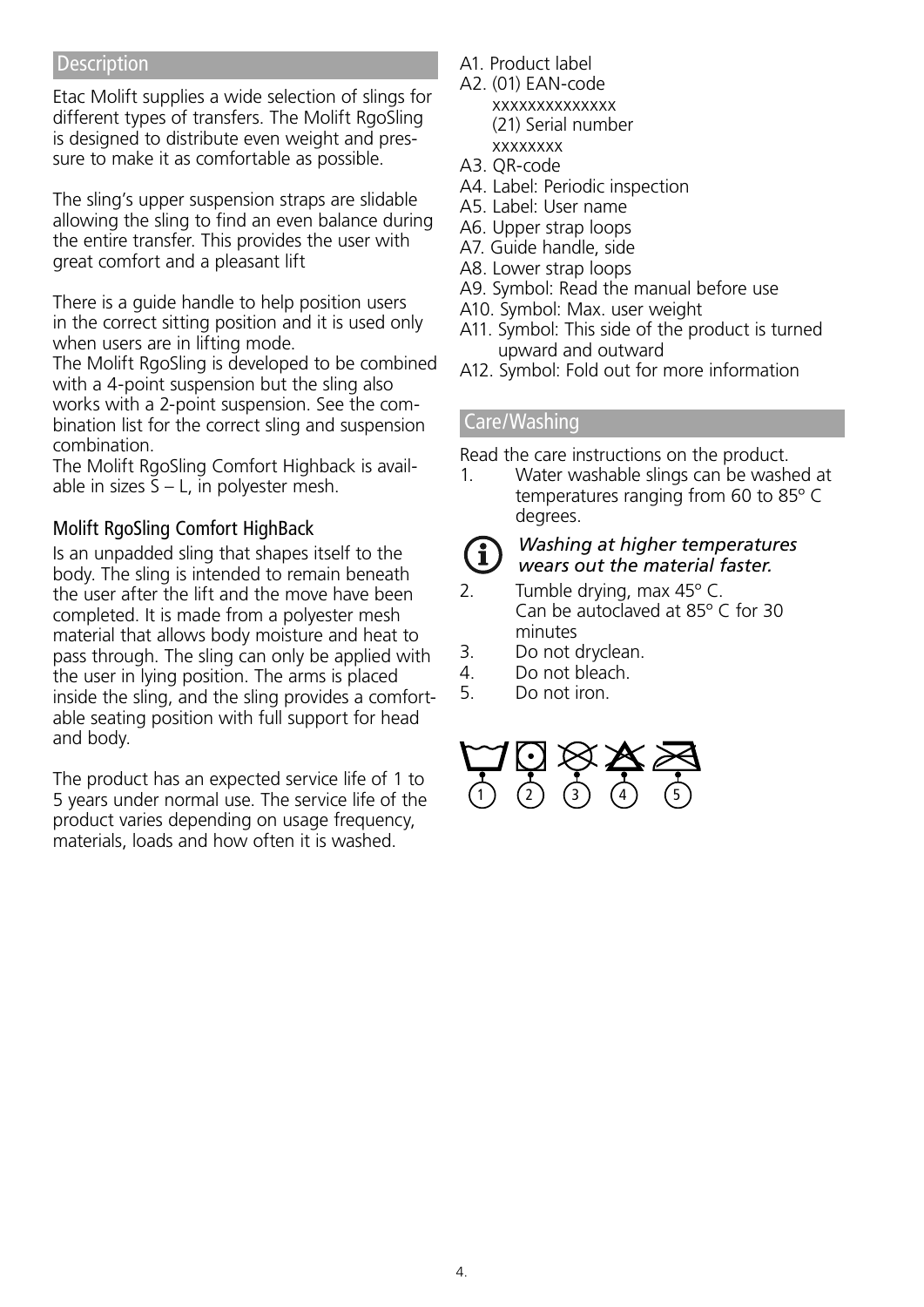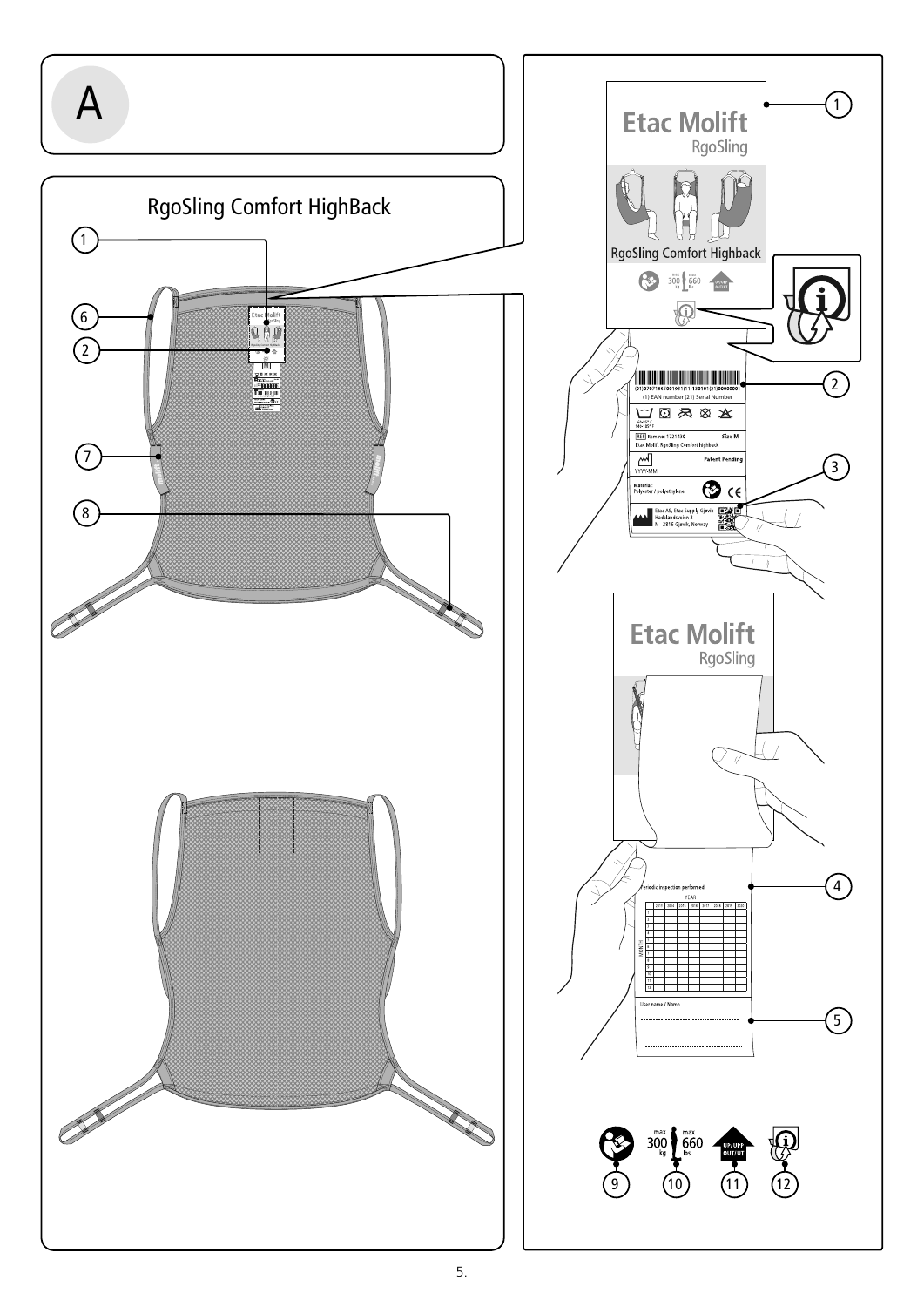

## Sling application



B1. Turn the user towards you until he/she is lying safely on their side. Fold the sling in the middle and position it behind the user's back.



B2. Then turn the user over on the opposite side and pull the sling forward. Make sure the user is positioned at the centre of the sling. If the bed has a bed back support it can be used. Be careful when repositioning the user over to the other side. Make sure he/she does not flip over and rolls out of bed.



- B3. Do not cross the legsupport. If the user has instability in the torsoe, or is spastic (involunteer musclecontractions) it may cause a risk for him/ her to fall headlong out of the sling. In this case we recommend as much reclining position as possible, using the inner connection points on the lower lifting straps.
- B4. There is a guide handle to help position users in the correct sitting position and it is used only when users are in lifting mode. This is not a strap loop for lifting!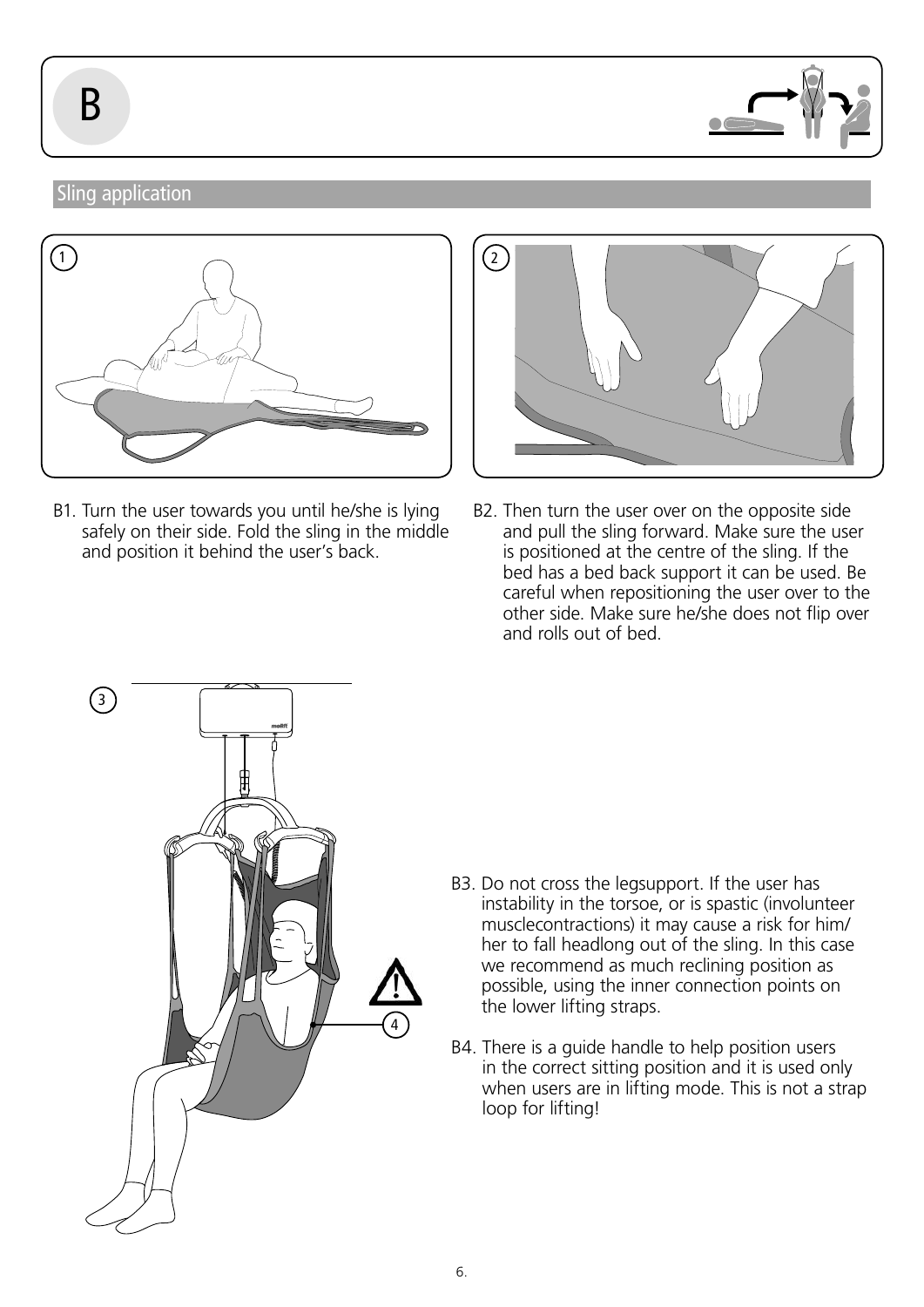## **Lifting**





- B5. The suspension must always be positioned across the user, to prevent the user from unintentionally sliding out of the sling.
- B6. Suspend the sling in the suspension's hooks.
- B7. Stretch the sling straps without lifting the user. Check that the sling is correctly fitted around



the user and that the strap loops are correctly fitted to the suspension hooks.

B8. Lift the user no higher than necessary. Remember that wheels on a mobile lift must NOT be locked.

#### Lowering into sitting



- B9. When transferring the user into sitting, the following techniques can be used when lowering the user as far back into the seat as possible:
- A. Position the user with the help of the steering handle
- B. Push gently on the users knees
- C. Tilt the seat backwards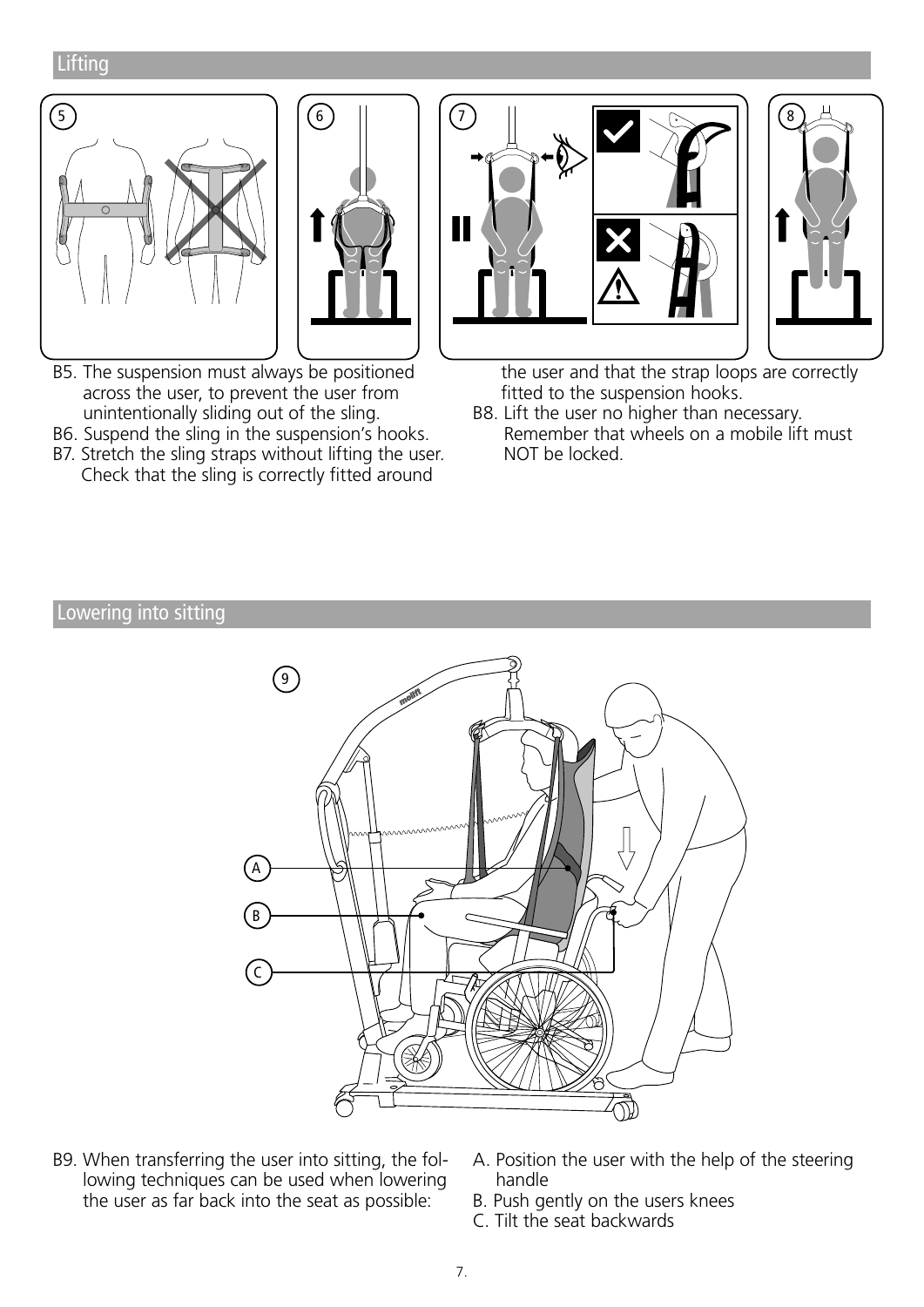$\mathcal C$ 

### Sling adjustment and checkpoints

# RgoSling Comfort HighBack

- C1. Make sure suspension is away from the users face
- C2. Make sure head support is not to low, sling should be placed higher than users head.
- C3. Make sure sling is placed well under thighs.
- C4. Do not cross lower strap loops





C5. The sling is supposed to remain under the user after transfer.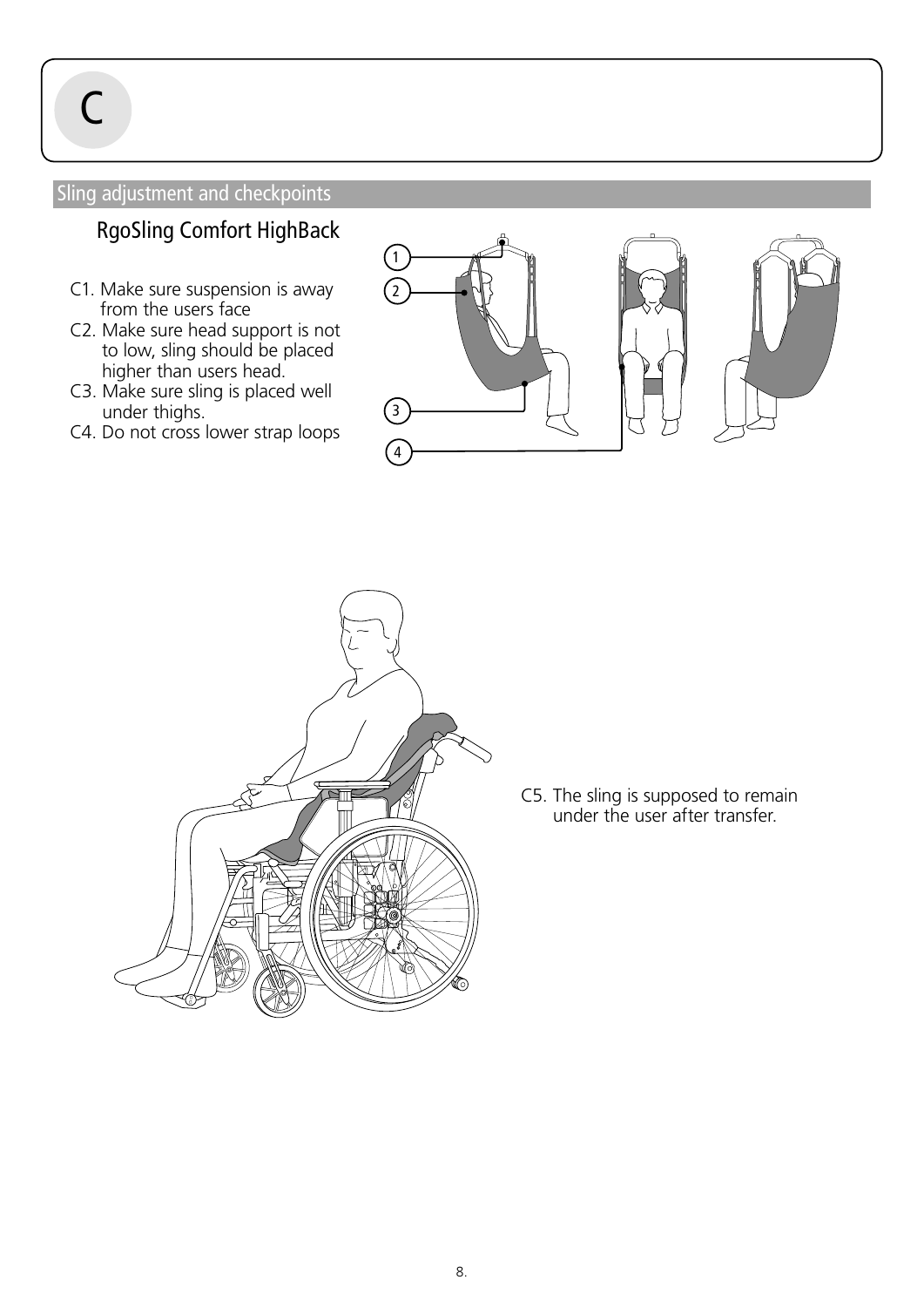

C6. Release the loops from the suspension. Turn the user towards you until he/she is lying safely on their side. Fold the sling in the middle and position it behind the user's back. Then turn the user over on the opposite side

and pull the sling away. Be careful when repositioning the user over to the other side. Make sure he/ she does not flip over and rolls out of bed.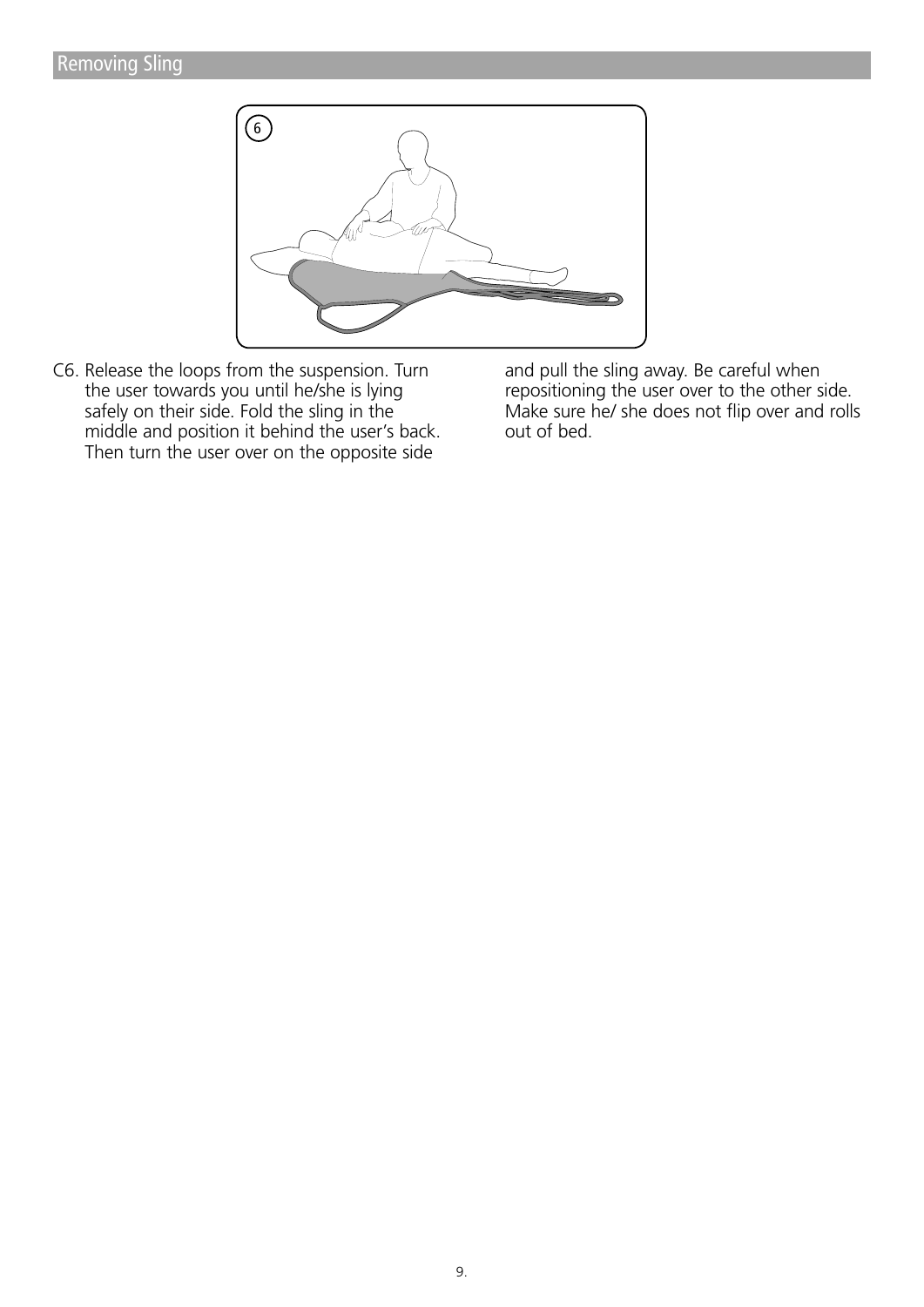